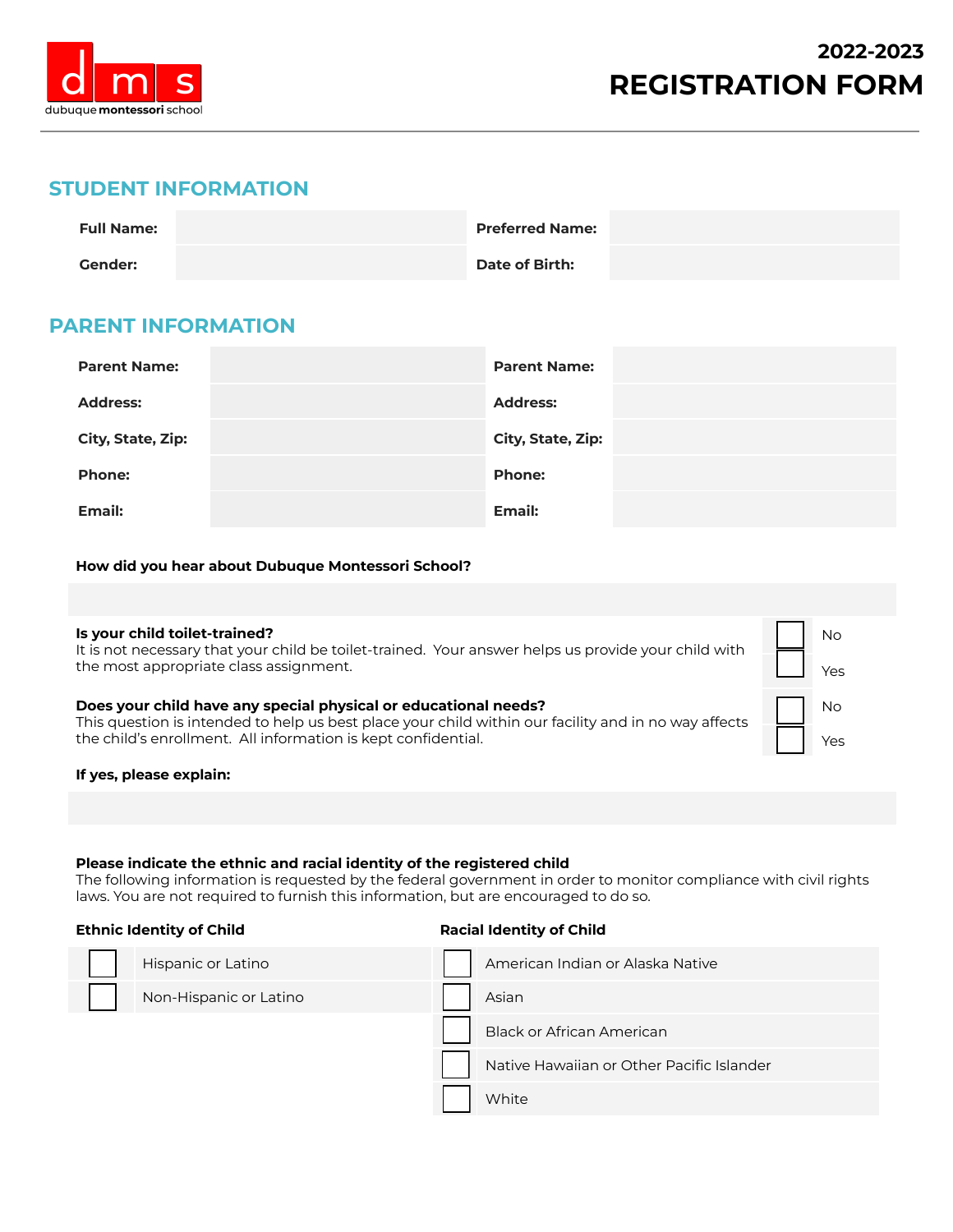# **CLASS PREFERENCE**

Class preference is currently given to current families and then students who are registering for a fuller schedule. Registrations are accepted on a first come first served basis. Upon reaching capacity a waitlist is formed in order of receipt.

# **TODDLER PROGRAM OFFERING**

#### **Designed for children 2 to 3 years of age**

Children must be 2 before beginning class. All programs include a daily snack

| <b>TODDLER CLASSES</b> |                      | <b>CAPACITY</b> | <b>MONTHLY TUITION AUGUST TUITION</b> |         |
|------------------------|----------------------|-----------------|---------------------------------------|---------|
| $2$ Day (TH, F)        | $9:00$ AM - 11:00 AM | 12 children     | \$175 per month                       | \$43.75 |
| 3 Day (M,T,W)          | $9:00$ AM - 11:00 AM | 12 children     | \$260 per month                       | \$65.00 |
| $5$ Day (M-F)          | $9:00$ AM - 11:00 AM | 12 children     | \$385 per month                       | \$96.25 |

#### **TODDLER EXTENDED CARE PROGRAMS**

Extended Care is our childcare service provided for enrolled students before and after their scheduled class. \*Children may be picked-up from the lunch block anytime between 12:30 - 1:00 PM

| Morning Extended Care   | 7:30 AM - 9:00 AM          | \$6.00 per hour / \$6.25 per hour for children in diapers |
|-------------------------|----------------------------|-----------------------------------------------------------|
| Lunch Block             | $11:00$ AM - $1:00$ PM $*$ | \$15.00 per day & includes lunch                          |
| Afternoon Extended Care | 1:00 PM - 5:30 PM          | \$6.00 per hour / \$6.25 per hour for children in diapers |

# **PRIMARY (PRE-SCHOOL) PROGRAM OFFERING**

#### **Designed for children 3 to 6 years of age, including kindergarten**

Class assignment in the Primary (Pre-School) classrooms is determined by the administration and teaching staff. To attain continuity of the Montessori environment, consideration is given regarding the child's age, gender, and previous Montessori experience. *Children in this program should be toilet trained, or nearly toilet trained.*

The Full-Day Preschool Program includes daily hot lunch and 1 ¼ hours of extended care between morning and afternoon classes.

Children 3 and 4 years of age will be provided with a quiet/rest time from 12:45 PM - 1:30 PM.

All programs include a daily snack.

| PRIMARY (PRE-SCHOOL) CLASSES |                    | <b>CAPACITY</b> | <b>MONTHLY TUITION</b> | <b>AUGUST TUITION</b> |
|------------------------------|--------------------|-----------------|------------------------|-----------------------|
| $\vert$ 3 Day (M,T,W)        | 9:00 AM - 11:30 AM | 16 children     | \$260 per month        | \$65.00               |
| $5$ Day (M-F)                | 9:00 AM - 11:30 AM | 20 children     | \$360 per month        | \$90.00               |
| 5 Day (M-F)                  | 12:45 PM - 3:00 PM | 20 children     | \$360 per month        | \$90.00               |
| 5 Day Full-Day (M-F)         | 9:00 AM - 3:00 PM  | 20 children     | \$820 per month        | \$205.00              |

#### **PRIMARY (PRE-SCHOOL) EXTENDED CARE PROGRAMS**

Extended Care is our childcare service provided for enrolled students before and after their scheduled class. \*Children may be picked-up from the lunch block anytime between 12:30 - 1:00 PM

| Morning Extended Care   | 7:30 AM - 9:00 AM      | \$6.00 per hour                  |
|-------------------------|------------------------|----------------------------------|
| Lunch Block             | 11:30 AM - 1:00 PM $*$ | \$12.00 per day & includes lunch |
| Afternoon Extended Care | 1:00 PM - 5:30 PM      | \$6.00 per hour                  |